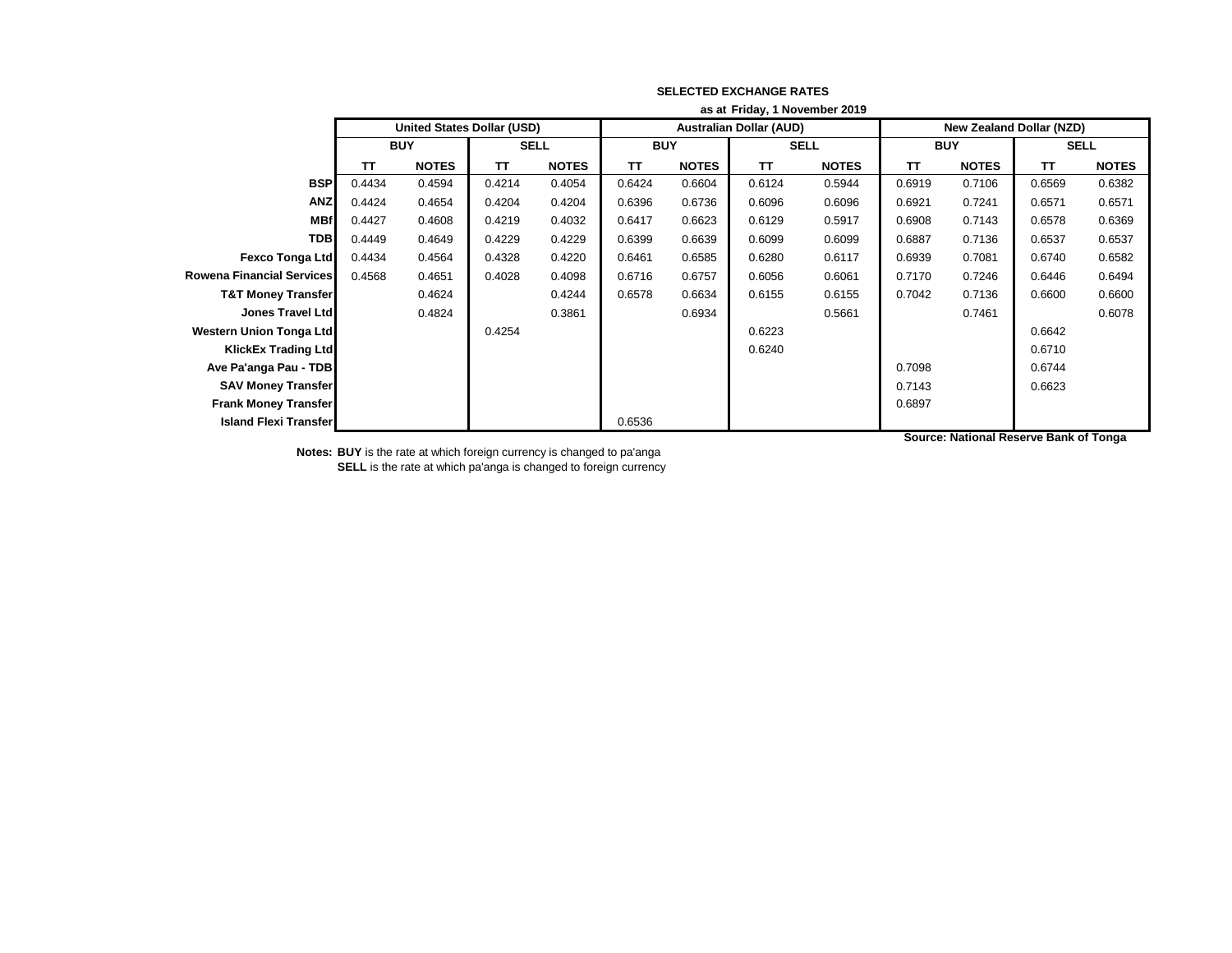|                                  | as at Friday, 8 November 2019 |                                   |             |              |                                |              |             |              |                                 |              |             |              |
|----------------------------------|-------------------------------|-----------------------------------|-------------|--------------|--------------------------------|--------------|-------------|--------------|---------------------------------|--------------|-------------|--------------|
|                                  |                               | <b>United States Dollar (USD)</b> |             |              | <b>Australian Dollar (AUD)</b> |              |             |              | <b>New Zealand Dollar (NZD)</b> |              |             |              |
|                                  | <b>BUY</b>                    |                                   | <b>SELL</b> |              | <b>BUY</b>                     |              | <b>SELL</b> |              | <b>BUY</b>                      |              | <b>SELL</b> |              |
|                                  | TΤ                            | <b>NOTES</b>                      | TΤ          | <b>NOTES</b> | ΤT                             | <b>NOTES</b> | <b>TT</b>   | <b>NOTES</b> | TΤ                              | <b>NOTES</b> | <b>TT</b>   | <b>NOTES</b> |
| <b>BSP</b>                       | 0.4429                        | 0.4589                            | 0.4209      | 0.4049       | 0.6409                         | 0.6589       | 0.6109      | 0.5929       | 0.6957                          | 0.7144       | 0.6607      | 0.6420       |
| <b>ANZ</b>                       | 0.4419                        | 0.4649                            | 0.4199      | 0.4199       | 0.6371                         | 0.6711       | 0.6071      | 0.6071       | 0.6955                          | 0.7275       | 0.6605      | 0.6605       |
| <b>MBf</b>                       | 0.4422                        | 0.4608                            | 0.4214      | 0.4032       | 0.6402                         | 0.6623       | 0.6114      | 0.5882       | 0.6946                          | 0.7194       | 0.6616      | 0.6369       |
| <b>TDB</b>                       | 0.4444                        | 0.4644                            | 0.4224      | 0.4224       | 0.6383                         | 0.6623       | 0.6083      | 0.6083       | 0.6928                          | 0.7177       | 0.6578      | 0.6578       |
| <b>Fexco Tonga Ltd</b>           | 0.4429                        | 0.4559                            | 0.4321      | 0.4215       | 0.6410                         | 0.6569       | 0.6262      | 0.6103       | 0.6957                          | 0.7121       | 0.6784      | 0.6619       |
| <b>Rowena Financial Services</b> | 0.4568                        | 0.4651                            | 0.4028      | 0.4098       | 0.6716                         | 0.6711       | 0.6056      | 0.6024       | 0.7170                          | 0.7299       | 0.6446      | 0.6536       |
| <b>T&amp;T Money Transfer</b>    |                               | 0.4619                            |             | 0.4237       | 0.6535                         | 0.6619       | 0.6140      | 0.6140       | 0.7042                          | 0.7174       | 0.6635      | 0.6635       |
| Western Union Tonga Ltd          |                               |                                   | 0.4254      |              |                                |              | 0.6202      |              |                                 |              | 0.6692      |              |
| <b>KlickEx Trading Ltd</b>       |                               |                                   |             |              |                                |              | 0.6230      |              |                                 |              | 0.6750      |              |
| Ave Pa'anga Pau - TDB            |                               |                                   |             |              |                                |              |             |              | 0.7134                          |              | 0.6784      |              |
| <b>SAV Money Transfer</b>        |                               |                                   |             |              |                                |              |             |              | 0.7143                          |              | 0.6623      |              |
| <b>Frank Money Transfer</b>      |                               |                                   |             |              |                                |              |             |              | 0.6897                          |              |             |              |
| <b>Island Flexi Transfer</b>     |                               |                                   |             |              | 0.6536                         |              |             |              |                                 |              |             |              |

**Notes: BUY** is the rate at which foreign currency is changed to pa'anga **SELL** is the rate at which pa'anga is changed to foreign currency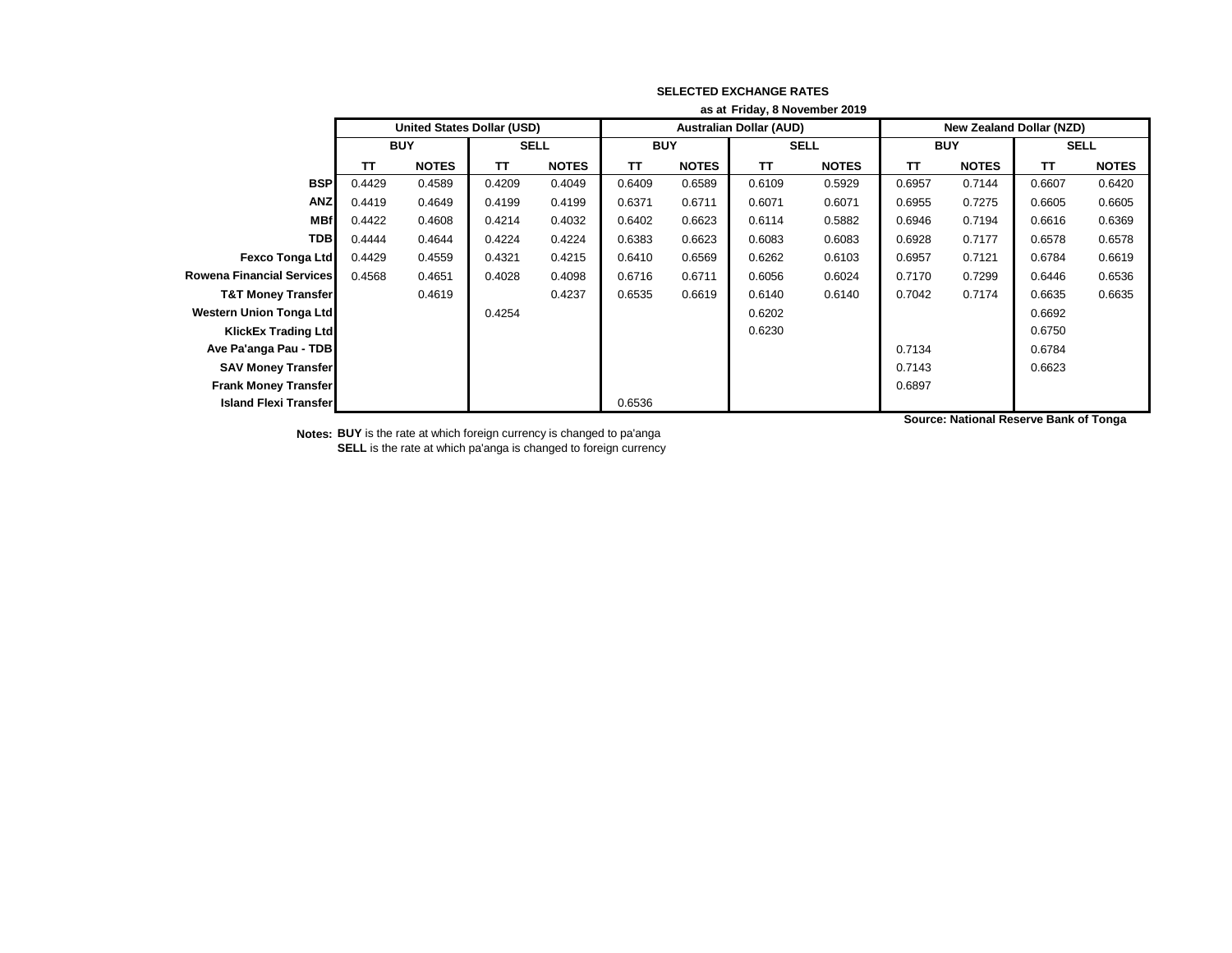|                                  | as at Thursday, 14 November 2019 |                                   |             |              |            |              |                                |              |                                 |              |             |              |  |
|----------------------------------|----------------------------------|-----------------------------------|-------------|--------------|------------|--------------|--------------------------------|--------------|---------------------------------|--------------|-------------|--------------|--|
|                                  |                                  | <b>United States Dollar (USD)</b> |             |              |            |              | <b>Australian Dollar (AUD)</b> |              | <b>New Zealand Dollar (NZD)</b> |              |             |              |  |
|                                  | <b>BUY</b>                       |                                   | <b>SELL</b> |              | <b>BUY</b> |              | <b>SELL</b>                    |              | <b>BUY</b>                      |              | <b>SELL</b> |              |  |
|                                  | TT                               | <b>NOTES</b>                      | <b>TT</b>   | <b>NOTES</b> | <b>TT</b>  | <b>NOTES</b> | <b>TT</b>                      | <b>NOTES</b> | <b>TT</b>                       | <b>NOTES</b> | <b>TT</b>   | <b>NOTES</b> |  |
| <b>BSP</b>                       | 0.4428                           | 0.4588                            | 0.4208      | 0.4048       | 0.6468     | 0.6648       | 0.6168                         | 0.5988       | 0.6911                          | 0.7098       | 0.6561      | 0.6374       |  |
| <b>ANZ</b>                       | 0.4418                           | 0.4648                            | 0.4198      | 0.4198       | 0.6440     | 0.6780       | 0.6140                         | 0.6140       | 0.6912                          | 0.7232       | 0.6562      | 0.6562       |  |
| <b>MBf</b>                       | 0.4421                           | 0.4608                            | 0.4213      | 0.4032       | 0.6461     | 0.6667       | 0.6173                         | 0.5952       | 0.6900                          | 0.7143       | 0.6570      | 0.6329       |  |
| <b>TDB</b>                       | 0.4443                           | 0.4643                            | 0.4223      | 0.4223       | 0.6443     | 0.6683       | 0.6143                         | 0.6143       | 0.6881                          | 0.7130       | 0.6531      | 0.6531       |  |
| Fexco Tonga Ltd                  | 0.4428                           | 0.4558                            | 0.4321      | 0.4214       | 0.6470     | 0.6631       | 0.6318                         | 0.6160       | 0.6908                          | 0.7073       | 0.6737      | 0.6574       |  |
| <b>Rowena Financial Services</b> | 0.4568                           | 0.4651                            | 0.4028      | 0.4098       | 0.6716     | 0.6803       | 0.6056                         | 0.6098       | 0.7170                          | 0.7246       | 0.6446      | 0.6494       |  |
| MoneyGram - BSP                  | 0.4555                           |                                   |             |              | 0.6589     |              |                                |              | 0.7280                          |              |             |              |  |
| <b>Jones Travel Ltd</b>          |                                  | 0.4817                            |             | 0.3855       |            | 0.6980       |                                | 0.5703       |                                 | 0.7453       |             | 0.6070       |  |
| <b>Western Union Tonga Ltd</b>   |                                  |                                   | 0.4245      |              |            |              | 0.6252                         |              |                                 |              | 0.6626      |              |  |
| <b>KlickEx Trading Ltd</b>       |                                  |                                   |             |              |            |              | 0.6250                         |              |                                 |              | 0.6750      |              |  |
| Ave Pa'anga Pau - TDB            |                                  |                                   |             |              |            |              |                                |              | 0.7092                          |              | 0.6737      |              |  |
| <b>SAV Money Transfer</b>        |                                  |                                   |             |              |            |              |                                |              | 0.7143                          |              | 0.6623      |              |  |
| <b>Frank Money Transfer</b>      |                                  |                                   |             |              |            |              |                                |              | 0.6897                          |              | 0.6757      |              |  |
| <b>Manatu Ofa Money Transfer</b> |                                  |                                   |             |              |            |              |                                |              | 0.7246                          |              |             |              |  |
| <b>Island Flexi Transfer</b>     |                                  |                                   |             |              | 0.6579     |              |                                |              |                                 |              |             |              |  |

**Notes: BUY** is the rate at which foreign currency is changed to pa'anga **SELL** is the rate at which pa'anga is changed to foreign currency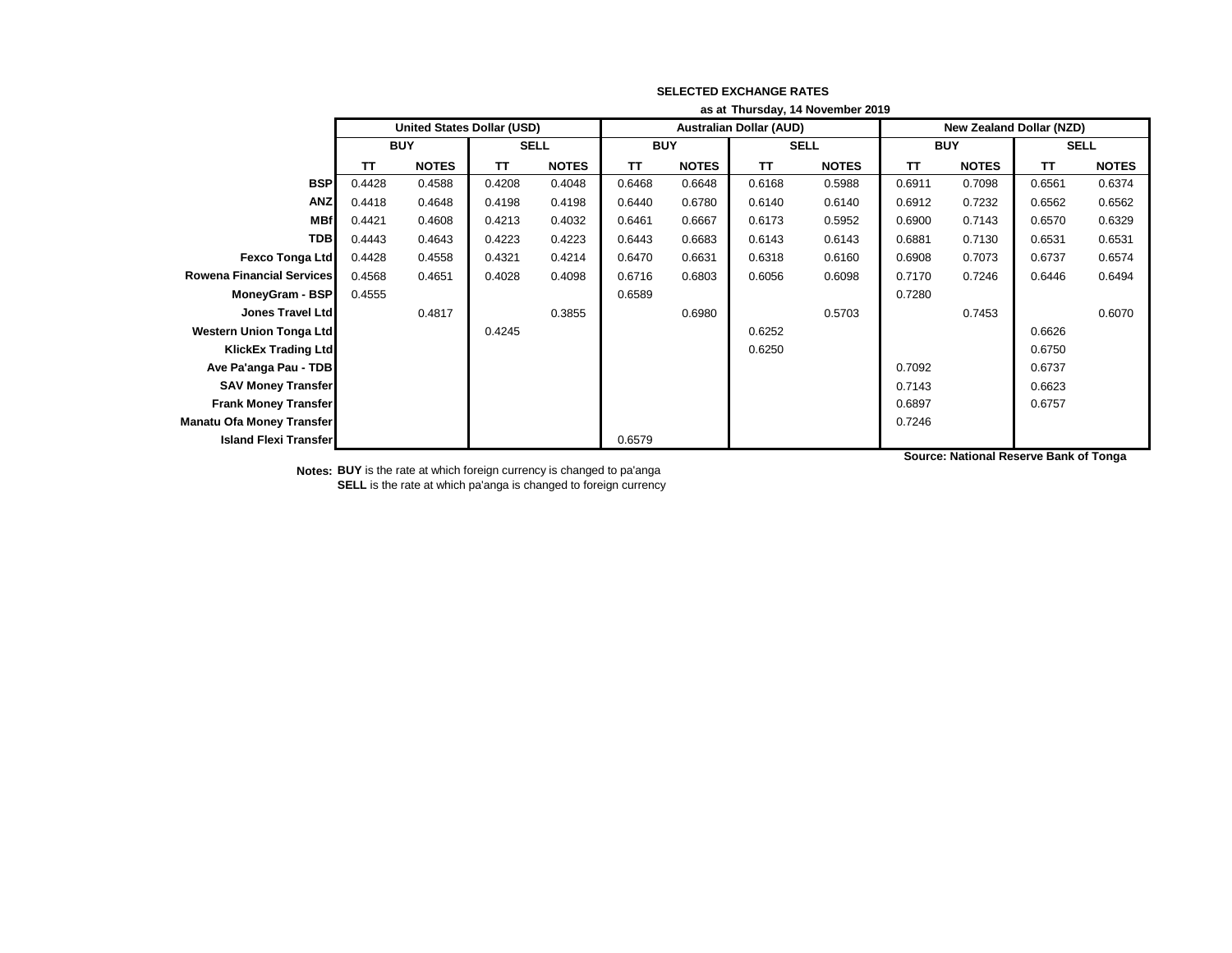|                                  | as at Friday, 22 November 2019    |              |             |              |            |              |                                |              |                                 |              |             |              |
|----------------------------------|-----------------------------------|--------------|-------------|--------------|------------|--------------|--------------------------------|--------------|---------------------------------|--------------|-------------|--------------|
|                                  | <b>United States Dollar (USD)</b> |              |             |              |            |              | <b>Australian Dollar (AUD)</b> |              | <b>New Zealand Dollar (NZD)</b> |              |             |              |
|                                  |                                   | <b>BUY</b>   | <b>SELL</b> |              | <b>BUY</b> |              | <b>SELL</b>                    |              | <b>BUY</b>                      |              | <b>SELL</b> |              |
|                                  | TT                                | <b>NOTES</b> | <b>TT</b>   | <b>NOTES</b> | TT         | <b>NOTES</b> | <b>TT</b>                      | <b>NOTES</b> | <b>TT</b>                       | <b>NOTES</b> | <b>TT</b>   | <b>NOTES</b> |
| <b>BSP</b>                       | 0.4422                            | 0.4582       | 0.4202      | 0.4042       | 0.6502     | 0.6682       | 0.6202                         | 0.6022       | 0.6908                          | 0.7095       | 0.6558      | 0.6371       |
| <b>ANZ</b>                       | 0.4412                            | 0.4642       | 0.4192      | 0.4192       | 0.6476     | 0.6816       | 0.6176                         | 0.6176       | 0.6912                          | 0.7232       | 0.6562      | 0.6562       |
| <b>MBf</b>                       | 0.4415                            | 0.4608       | 0.4207      | 0.4016       | 0.6495     | 0.6711       | 0.6207                         | 0.5988       | 0.6897                          | 0.7143       | 0.6567      | 0.6329       |
| <b>TDB</b>                       | 0.4437                            | 0.4637       | 0.4217      | 0.4217       | 0.6471     | 0.6711       | 0.6171                         | 0.6171       | 0.6870                          | 0.7119       | 0.6520      | 0.6520       |
| <b>Fexco Tonga Ltd</b>           | 0.4422                            | 0.4551       | 0.4313      | 0.4209       | 0.6502     | 0.6666       | 0.6354                         | 0.6193       | 0.6908                          | 0.7070       | 0.6739      | 0.6571       |
| <b>Rowena Financial Services</b> | 0.4568                            | 0.4651       | 0.4028      | 0.6494       | 0.6716     | 0.6803       | 0.6056                         | 0.6024       | 0.7170                          | 0.7246       | 0.6446      | 0.6135       |
| <b>T&amp;T Money Transfer</b>    |                                   | 0.4612       |             | 0.4232       | 0.6535     | 0.6712       | 0.6230                         | 0.6230       | 0.6993                          | 0.7125       | 0.6580      | 0.6580       |
| MoneyGram - BSP                  | 0.4562                            |              |             |              | 0.6644     |              |                                |              | 0.7243                          |              |             |              |
| <b>Jones Travel Ltd</b>          |                                   | 0.4811       |             | 0.3850       |            | 0.7016       |                                | 0.5735       |                                 | 0.7450       |             | 0.6068       |
| <b>Western Union Tonga Ltd</b>   |                                   |              | 0.4252      |              |            |              | 0.6283                         |              |                                 |              | 0.6636      |              |
| <b>KlickEx Trading Ltd</b>       |                                   |              |             |              |            |              | 0.6320                         |              |                                 |              | 0.6700      |              |
| Ave Pa'anga Pau - TDB            |                                   |              |             |              |            |              |                                |              | 0.7091                          |              | 0.6736      |              |
| <b>SAV Money Transfer</b>        |                                   |              |             |              |            |              |                                |              | 0.7092                          |              | 0.6579      |              |
| <b>Frank Money Transfer</b>      |                                   |              |             |              |            |              |                                |              | 0.6897                          |              | 0.6757      |              |
| <b>Manatu Ofa Money Transfer</b> |                                   |              |             |              |            |              |                                |              | 0.7246                          |              | 0.6579      |              |
| <b>Island Flexi Transfer</b>     |                                   |              |             |              | 0.6623     |              |                                |              |                                 |              |             |              |
| <b>Tonga Post Ltd</b>            | 0.4546                            |              |             |              |            |              |                                |              |                                 |              |             |              |

**Notes: BUY** is the rate at which foreign currency is changed to pa'anga **SELL** is the rate at which pa'anga is changed to foreign currency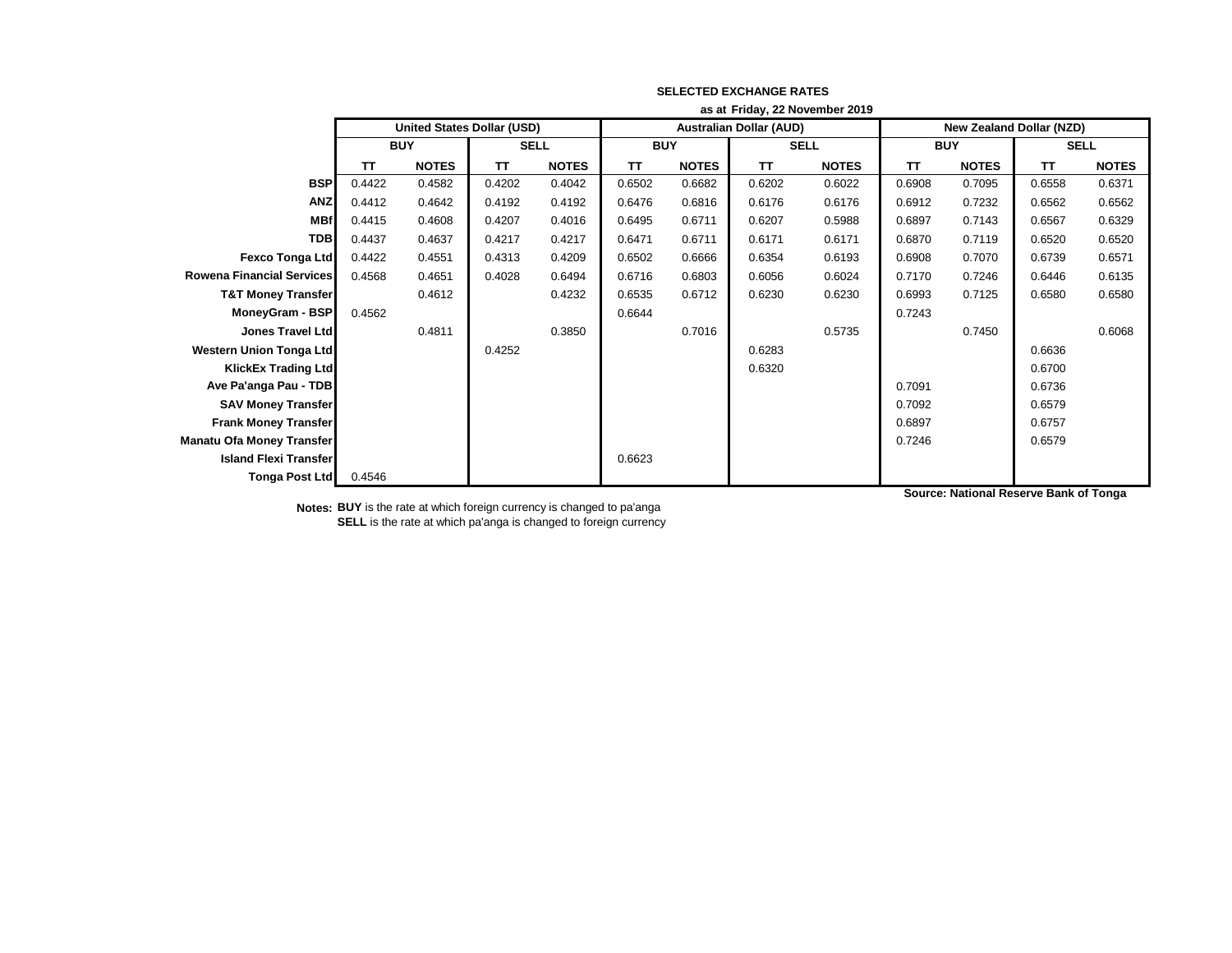## **Comparison of Banks and Foreign Exchange Dealers' Exchange Rates & Fees and Charges 29 November 2019**

A comparison of the commercial banks and foreign exchange dealers' exchange rates and fees & charges applicable for both inward (receipts) and outward (payments) telegraphic transfers is reflected on the tables below. This should enable the general public to compare products across the banks and foreign exchange dealers and to assist with informed decision making.

|                               | <b>INWARD RECEIPTS</b>   | \$100  | \$1,000             | \$2,000       | \$5,000                      | \$10,000 |          |           |           |  |  |  |
|-------------------------------|--------------------------|--------|---------------------|---------------|------------------------------|----------|----------|-----------|-----------|--|--|--|
| Operator                      | <b>Speed of Transfer</b> | Rates  | <b>FEE</b><br>(TOP) | Gov't<br>Levy | <b>Amount Received (TOP)</b> |          |          |           |           |  |  |  |
|                               |                          |        |                     |               |                              |          |          |           |           |  |  |  |
| ANZ                           | $1 - 2$ days             | 0.6490 | 15.00               |               | 139.08                       | 1,525.83 | 3,066.66 | 7,689.16  | 15,393.32 |  |  |  |
| <b>BSP</b>                    | $1 - 2$ days             | 0.6521 | 10.00               |               | 143.35                       | 1,523.51 | 3,057.01 | 7,657.54  | 15,325.07 |  |  |  |
| MBf                           | 1 day                    | 0.6515 | 0.00                |               | 153.50                       | 1,535.00 | 3,070.00 | 7,675.00  | 15,350.00 |  |  |  |
| <b>TDB</b>                    | 1 day                    | 0.6485 | 5.00                |               | 149.20                       | 1,537.02 | 3,079.04 | 7,705.10  | 15,415.20 |  |  |  |
| Fexco Tonga Ltd               | Less than 1 hour         | 0.6518 | 0.00                |               | 153.42                       | 1,534.21 | 3,068.43 | 7,671.06  | 15,342.13 |  |  |  |
| Rowena Financial Services     | Less than 1 hour         | 0.6716 | 0.00                |               | 148.90                       | 1,488.98 | 2,977.96 | 7,444.91  | 14,889.82 |  |  |  |
| <b>T&amp;T Money Transfer</b> | $1 - 3$ days             | 0.6535 | Varies              |               | 148.02                       | 1,520.22 | 3,050.44 | 7,641.11  | 15,292.22 |  |  |  |
| Moneygram - BSP               | Less than 1 hour         | 0.6672 | 0.00                |               | 149.88                       | 1,498.80 | 2,997.60 | 7,494.00  | 14,988.01 |  |  |  |
| <b>Island Flexi Transfer</b>  | Less than 1 hour         | 0.6667 | 0.00                |               | 150.00                       | 1,500.00 | 3,000.00 | 7,500.00  | 15,000.00 |  |  |  |
| <b>NZD</b>                    |                          |        |                     |               |                              |          |          |           |           |  |  |  |
| ANZ                           | $1 - 2$ days             | 0.6894 | 15.00               |               | 130.05                       | 1,435.54 | 2,886.07 | 7,237.68  | 14,490.37 |  |  |  |
| <b>BSP</b>                    | $1 - 2$ days             | 0.6894 | 10.00               |               | 135.05                       | 1,440.54 | 2,891.07 | 7,242.68  | 14,495.37 |  |  |  |
| MBf                           | 1 day                    | 0.6883 | 0.00                |               | 145.29                       | 1,452.90 | 2,905.80 | 7,264.50  | 14,529.00 |  |  |  |
| <b>TDB</b>                    | 1 day                    | 0.6851 | 5.00                |               | 140.96                       | 1,454.64 | 2,914.28 | 7,293.20  | 14,591.41 |  |  |  |
| Fexco Tonga Ltd               | Less than 1 hour         | 0.6891 | 0.00                |               | 145.12                       | 1,451.17 | 2,902.34 | 7,255.84  | 14,511.68 |  |  |  |
| Rowena Financial Services     | Less than 1 hour         | 0.7170 | 0.00                |               | 139.47                       | 1,394.70 | 2,789.40 | 6,973.50  | 13,947.00 |  |  |  |
| <b>T&amp;T Money Transfer</b> | $1 - 3$ days             | 0.6993 | Varies              |               | 138.00                       | 1,420.00 | 2,850.00 | 7,140.01  | 14,290.01 |  |  |  |
| Moneygram - BSP               | Less than 1 hour         | 0.7246 | 0.00                |               | 138.01                       | 1,380.07 | 2,760.14 | 6,900.36  | 13,800.72 |  |  |  |
| Ave Pa'anga Pau - TDB         | Less than 1 hour         | 0.7069 | 0.00                |               | 141.46                       | 1,414.63 | 2,829.25 | 7,073.14  | 14,146.27 |  |  |  |
| Frank Money Transfer          | 5 minutes                | 0.6897 | Varies              |               | 140.00                       | 1,440.00 | 2,890.00 | 7,240.00  | 14,490.00 |  |  |  |
| Manatu 'Ofa Money Transfer    | Less than 1 hour         | 0.7246 | 0.00                |               | 138.01                       | 1,380.07 | 2,760.14 | 6,900.36  | 13,800.72 |  |  |  |
| <b>SAV Money Transfer</b>     | Less than 1 hour         | 0.7092 | 0.00                |               | 141.00                       | 1,410.00 | 2,820.00 | 7,050.00  | 14,100.00 |  |  |  |
|                               |                          |        |                     | <b>USD</b>    |                              |          |          |           |           |  |  |  |
| ANZ                           | $1 - 2$ days             | 0.4411 | 15.00               |               | 211.71                       | 2,252.06 | 4,519.12 | 11,320.30 | 22,655.60 |  |  |  |
| <b>BSP</b>                    | $1 - 2$ days             | 0.4421 | 10.00               |               | 216.19                       | 2,251.93 | 4,513.86 | 11,299.66 | 22,609.32 |  |  |  |
| MBf                           | 1 day                    | 0.4414 | 0.00                |               | 226.54                       | 2,265.40 | 4,530.80 | 11,327.00 | 22,654.00 |  |  |  |
| <b>TDB</b>                    | 1 day                    | 0.4436 | 5.00                |               | 220.43                       | 2,249.28 | 4,503.57 | 11,266.42 | 22,537.83 |  |  |  |
| Fexco Tonga Ltd               | Less than 1 hour         | 0.4421 | 0.00                |               | 226.19                       | 2,261.93 | 4,523.86 | 11,309.66 | 22,619.32 |  |  |  |
| Rowena Financial Services     | Less than 1 hour         | 0.4568 | 0.00                |               | 218.91                       | 2,189.14 | 4,378.28 | 10,945.71 | 21,891.42 |  |  |  |
| Moneygram - BSP               | Less than 1 hour         | 0.4559 | 0.00                |               | 219.35                       | 2,193.46 | 4,386.93 | 10,967.32 | 21,934.63 |  |  |  |



Best Deal after considering both exchange rate and fees & charges